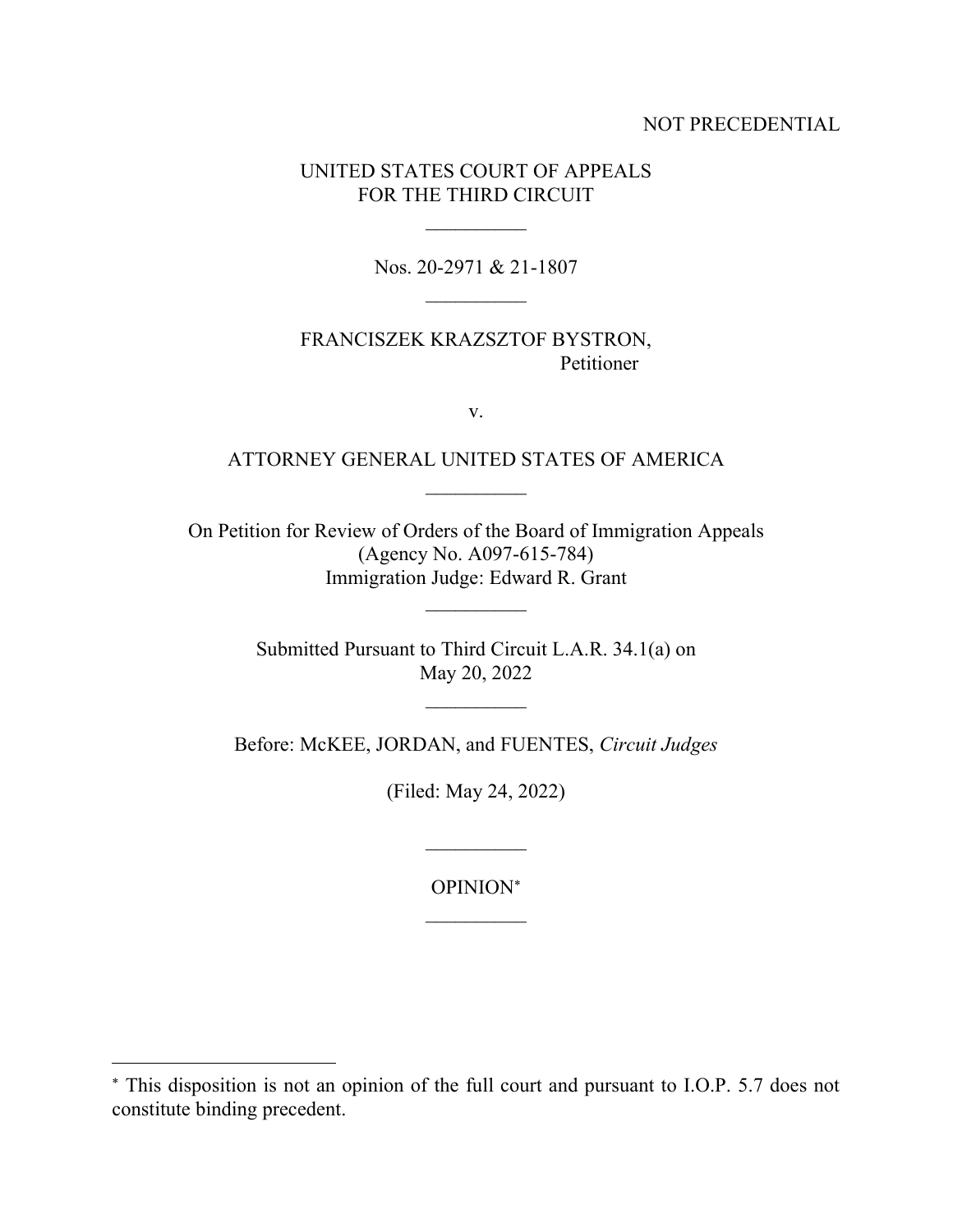McKEE, *Circuit Judge*.

Franciszek Bystron filed two petitions to review Board of Immigration Appeals' decisions. Bystron's first petition (No. 20-2971) seeks review of a final order of removal denying his application for adjustment of status and waiver of inadmissibility. He argues the BIA erred in its assessment of his claim of extreme hardship. Bystron's second petition (No. 21-1807) is for review of the BIA's denial of his motion to reopen the proceedings in light of evidence that he claims was previously unavailable. For the reasons that follow, we will dismiss both petitions for review.

**I.**

The proceedings relevant to Bystron's first petition, No. 20-2971, were initiated after his conviction for bank fraud. The government argues we must dismiss the petition because we lack jurisdiction to review the agency's discretionary decision to deny waivers of inadmissibility, and because Bystron was convicted of an aggravated felony.

Bystron can only return to the United States if granted a waiver of inadmissibility. The BIA agreed with the Immigration Judge's conclusion that Bystron did not meet his burden of demonstrating that his wife or children would suffer extreme hardship, particularly given the numerous family and friends in Poland who could aid the family's transition to Poland. We lack jurisdiction to review the BIA's factual and discretionary denial of Bystron's claim of extreme hardship.<sup>1</sup>

<sup>1</sup> *See Cospito v. Att'y Gen.*, 539 F.3d 166, 170 (3d Cir. 2008) ("[O]ur jurisdiction does not extend to an agency's factual and discretionary determinations underlying the denial of waivers based on an analysis involving extreme hardship.").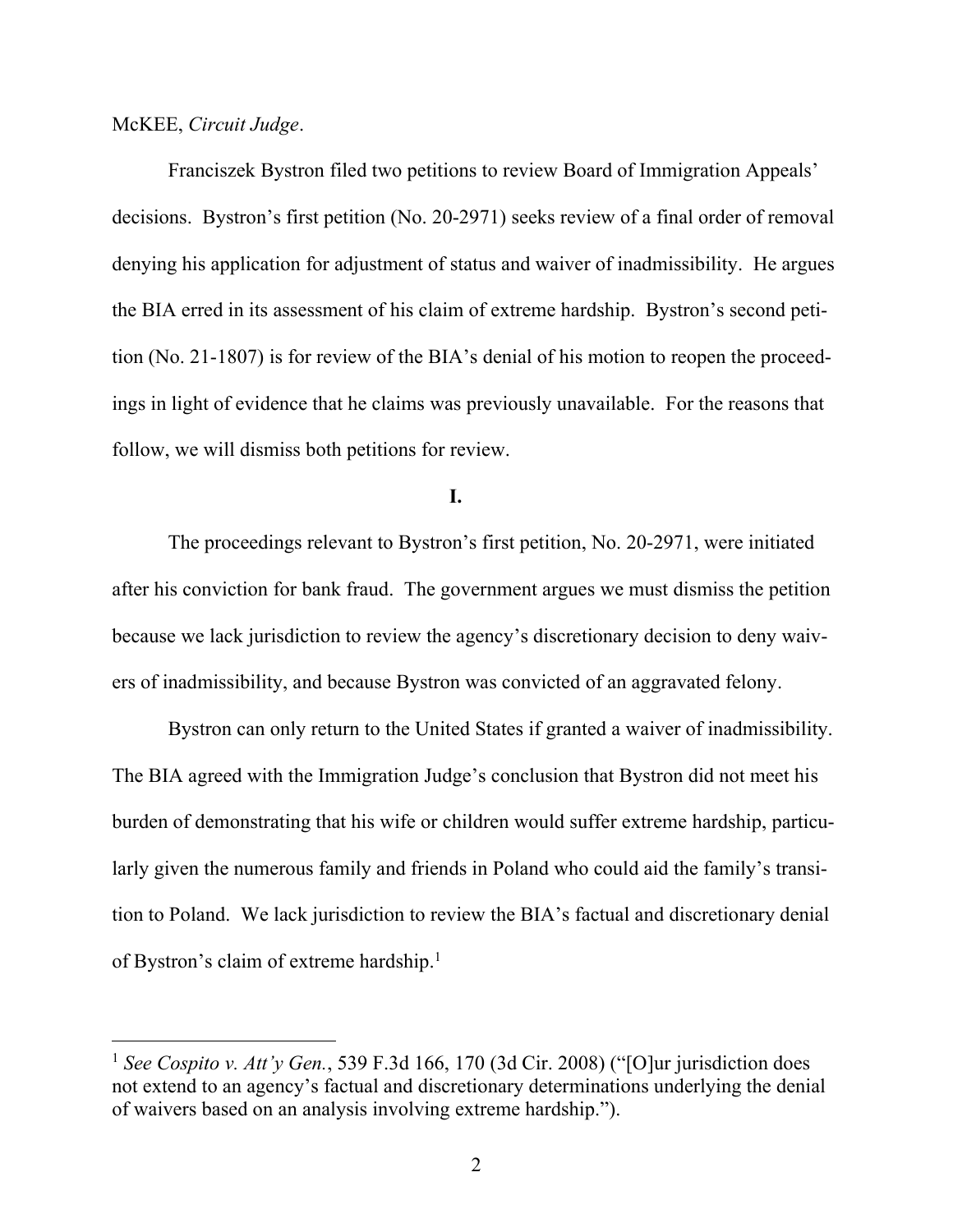We have routinely recognized our lack of jurisdiction to review the BIA's discretionary determinations, including rulings on requests for waivers of inadmissibility.<sup>2</sup> Specifically, 8 U.S.C. § 1252(a)(2)(B)(i) expressly precludes our review of the denial of a waiver of inadmissibility.<sup>3</sup> In addition, 8 U.S.C. § 1252(a)(2)(C) precludes our review of any final order of removal of a noncitizen who has committed an aggravated felony.<sup>4</sup> Since Bystron's bank fraud conviction is an aggravated felony, he is removable pursuant to 8 U.S.C. § 1227(a)(2)(A)(iii) and we may not review the BIA's removal order.<sup>5</sup>

Bystron has not raised any constitutional claims or questions of law that would restore our jurisdiction over this appeal.<sup>6</sup> To the extent that Bystron's arguments can be construed to involve colorable constitutional or legal questions, they lack merit. Bystron does not claim that the BIA applied the wrong law or failed to consider relevant facts.

<sup>2</sup> *See Chiao Fang Ku v. Att'y Gen.*, 912 F.3d 133, 144 (3d Cir. 2019).

 $38$  U.S.C. § 1252(a)(2)(B)(i) ("Notwithstanding any other provision of law . . . no court shall have jurisdiction to review– (i) any judgment regarding the granting of relief under section *1182(h)*, 1182(i), 1229b, 1229c, or 1255 of this title . . . .") (emphasis added); *see also Chiao Fang Ku*, 912 F.3d at 144.

<sup>&</sup>lt;sup>4</sup> 8 U.S.C. § 1252(a)(2)(C) ("Notwithstanding any other provision of law . . . no court shall have jurisdiction to review any final order of removal against an alien who is removable by reason of having committed a criminal offense covered in  $\dots$  [8 U.S.C. §]  $1227(a)(2)(A)(iii) \ldots$ ."). Bystron's bank fraud conviction is a criminal offense covered in 8 U.S.C. § 1227(a)(2)(A)(iii). 8 U.S.C. § 1101(a)(43)(M); *see Drakes v. Zimski*, 240 F.3d 246, 247 (3d Cir. 2001) ("It is by now well understood that under 8 U.S.C. §  $1252(a)(2)(C)$ , this Court lacks jurisdiction to consider a final order of removal against an alien convicted of one or more specified criminal offenses."). Bystron can restore our jurisdiction if he raises constitutional claims or questions of law. *See* 8 U.S.C. § 1252(a)(2)(D); *see also Fan Wang v. Att'y Gen.*, 898 F.3d 341, 343 (3d Cir. 2018). <sup>5</sup> 8 U.S.C. § 1227(a)(2)(A)(iii) ("Any alien who is convicted of an aggravated felony at any time after admission is deportable.").

<sup>6</sup> *See Fan Wang*, 898 F.3d at 343.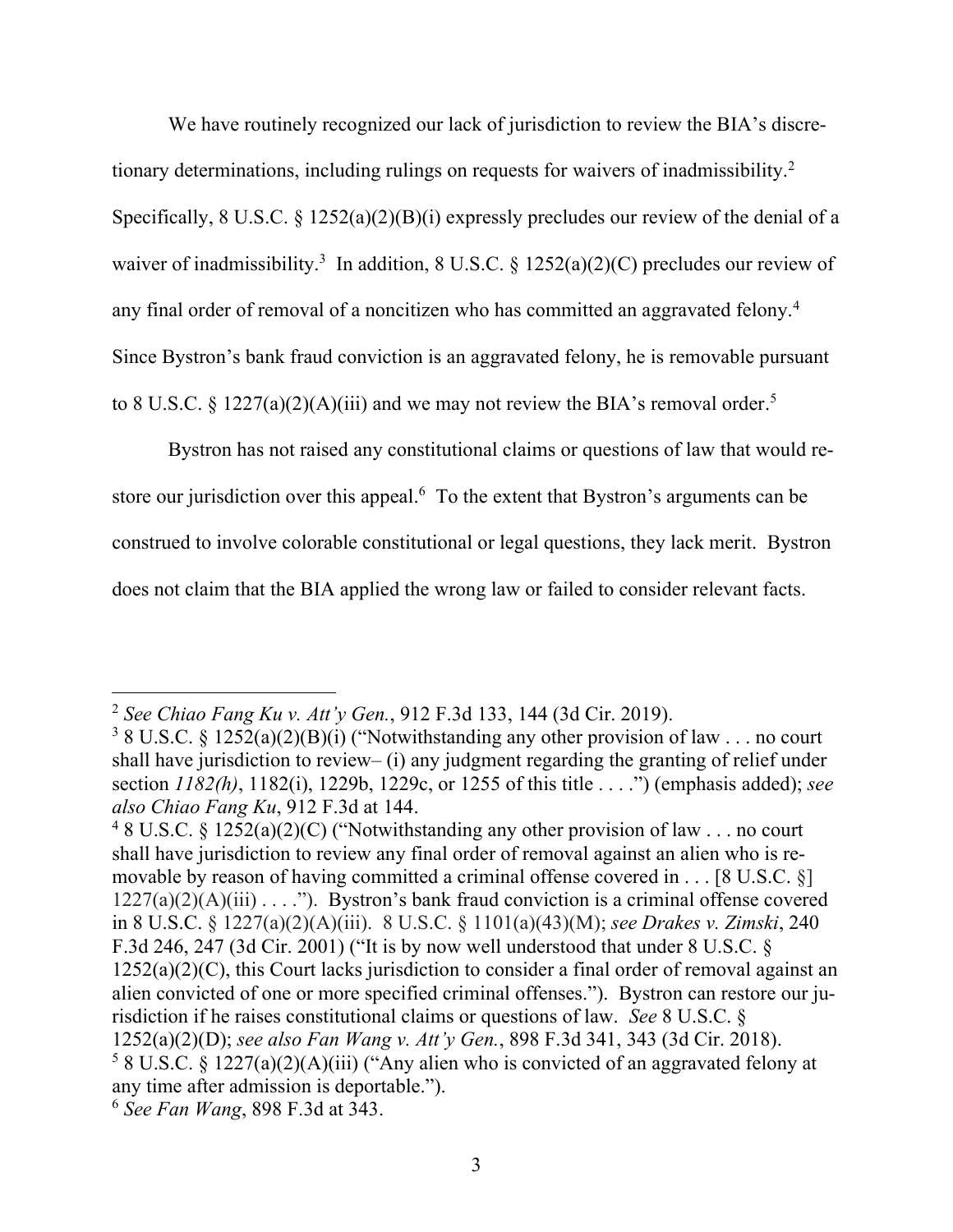Instead, he is challenging *how* the BIA considered the facts. That is not open to judicial review.<sup>7</sup>

Bystron's closest constitutional argument—that it would be difficult to return to the United States as an aggravated felon to see his children—also fails. Parents have a constitutional right to be an active and integral part of their children's lives.<sup>8</sup> The interest of parents in the care and upbringing of their children is a fundamental liberty interest.<sup>9</sup> However, the fact that Bystron's children could accompany him to Poland undermines his concern about separation from his family. Specifically, if returned to Poland, his children who can speak Polish would have free education and healthcare, and his wife's medical condition of endometriosis could also be treated there. Accordingly, Bystron has not raised a reviewable question of law or constitutional claim, and we do not have jurisdiction to review his petition.

Bystron argues that the BIA failed to make an individualized determination of his claim in violation of his due process rights.<sup>10</sup> However, the BIA's decision contains "sufficient indicia" that it undertook an individualized determination.<sup>11</sup> The BIA expressly

<sup>7</sup> *See Jarbough v. Att'y Gen.*, 483 F.3d 184, 189 (3d Cir. 2007) (noting that arguments that the BIA incorrectly weighed evidence or failed to consider evidence are not questions of law for judicial review of orders of removal).

<sup>8</sup> *See Troxel v. Granville*, 530 U.S. 57, 65 (2000); *see also Pierce v. Soc'y of Sisters*, 268 U.S. 510, 534–35 (1925) (recognizing the liberty of parents to direct the upbringing of children).

<sup>9</sup> *Troxel*, 530 U.S. at 65.

<sup>10</sup> Bystron's alleged due process violation is reviewed de novo. *See Abulashvili v. Att'y Gen.*, 663 F.3d 197, 207 (3d Cir. 2011).

<sup>11</sup> *See Kamara v. Att'y Gen.*, 420 F.3d 202, 211 (3d Cir. 2005) ("The Board's decision need only provide 'sufficient indicia' that [an individualized] determination was made.").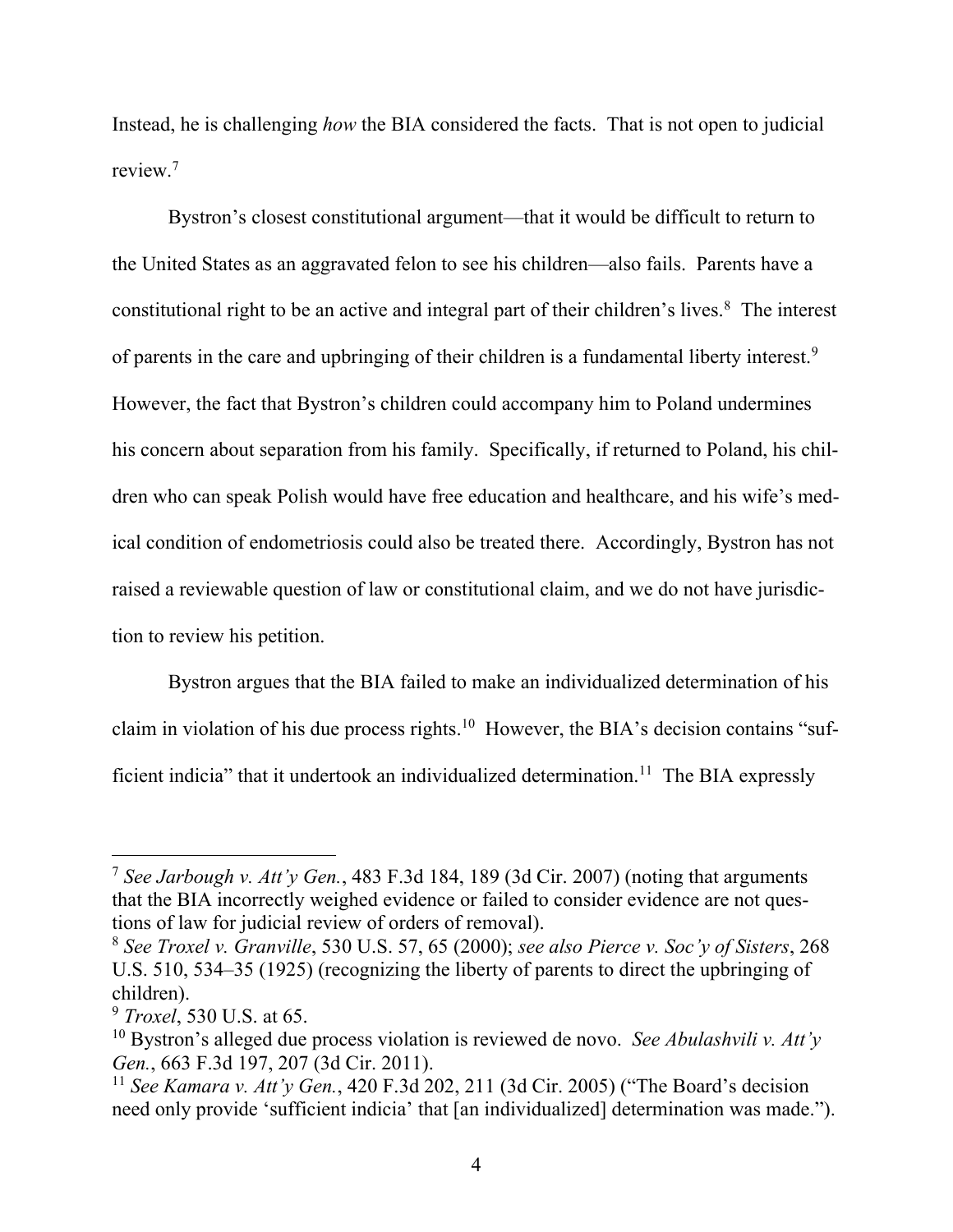considered the "possibility of other means of adjustment of status or future entry" as a factor in its analysis. While the BIA does not elaborate on this point, due process does not require the BIA to provide detailed statements of its reasoning and conclusions.<sup>12</sup>

Bystron's alternative claim is that the BIA abused its discretion by not considering his ability to return to the United States lawfully as a permanent resident or visitor. The BIA abuses its discretion where its actions are arbitrary, irrational, or contrary to law.<sup>13</sup> As noted above, the BIA did consider the possibility of other means of adjustment of status and future entry. Therefore, this argument also fails.

Bystron also makes an unsupported claim that the BIA's case law is inconsistent and erroneous because the extreme hardship standard required for waivers of inadmissibility outlined in the regulation,  $8 \text{ C.F.R.}$  § 1240.58(b),<sup>14</sup> appears to be the same as the standard for removal cases. However, the hardship standard applied in cancellation of

<sup>&</sup>lt;sup>12</sup> *Id.* at 212 ("[A]n agency need only set forth the basis of its administrative action 'with such clarity as to be understandable'; it need not provide a detailed statement of its reasoning and conclusions.").

<sup>13</sup> *See Jian Lian Guo v. Ashcroft*, 386 F.3d 556, 562 (3d Cir. 2004).

<sup>&</sup>lt;sup>14</sup> Bystron cites to 8 C.F.R.  $\S$  1240.58(b), which provides a non-exhaustive list of factors that may be considered in evaluating whether deportation would result in *extreme hardship* to the noncitizen or to the noncitizen's qualified relative. This extreme hardship standard was used for suspensions of deportation under now-repealed 8 U.S.C. § 1254. This is different from cancellation of removal under 8 U.S.C. § 1229b(b), which requires the noncitizen to show that she "(A) has been physically present in the United States for a continuous period of not less than 10 years immediately preceding the date of [her] application; (B) has been a person of good moral character during such period; (C) has not been convicted of an offense under . . . [8 U.S.C. § 1182(a)(2), 1227(a)(2), or 1227(a)(3)] . . . ; and (D) establishes that removal would result in *exceptional and extremely unusual hardship* to the alien's spouse, parent, or child, who is a citizen of the United States or an alien lawfully admitted for permanent residence." (emphasis added). *See Pareja v. Att'y Gen*., 615 F.3d 180, 185–86 (3d Cir. 2010) (noting that exceptional and extremely unusual hardship is the standard for cancellation of removal cases).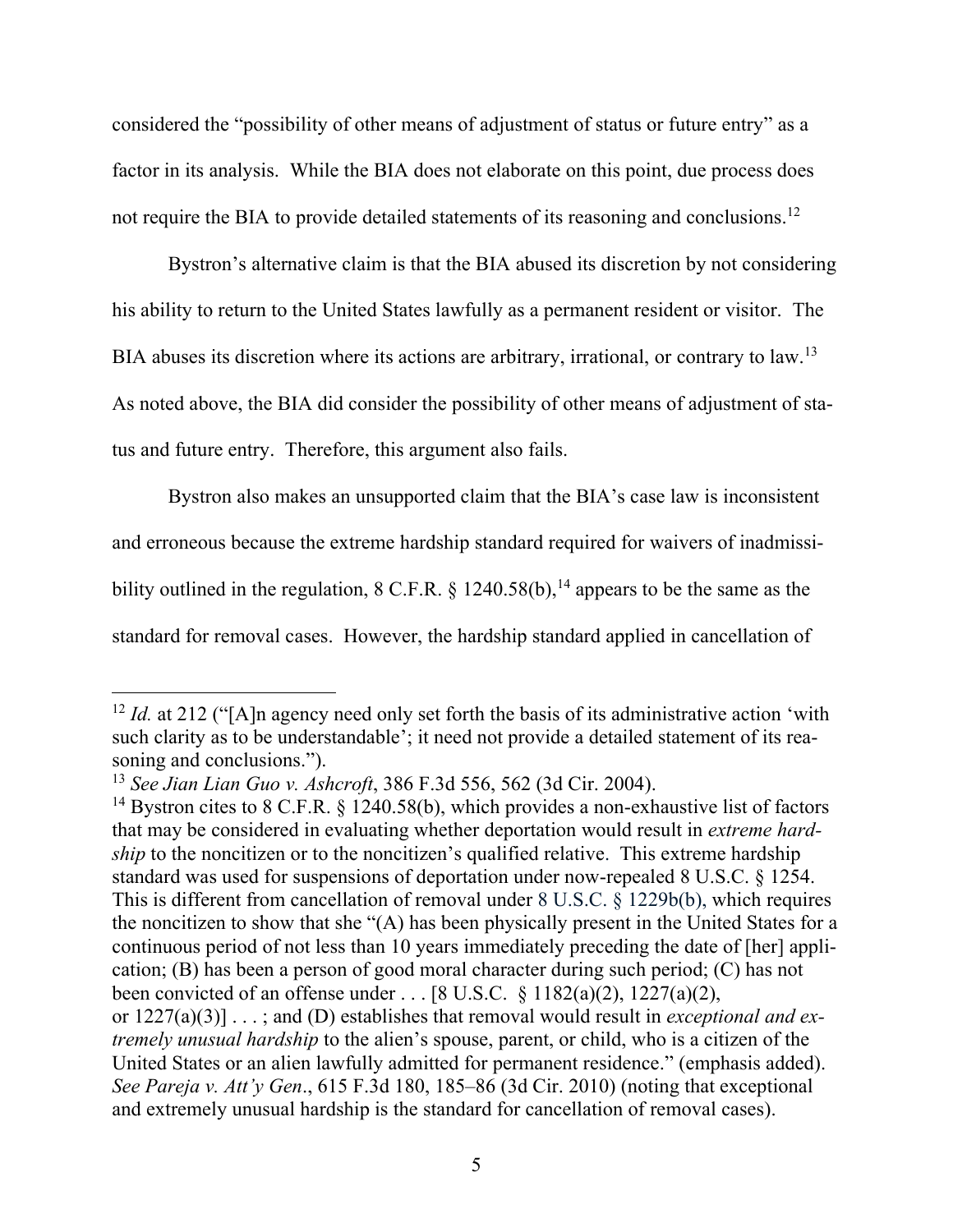removal cases, exceptional and extremely unusual, requires a greater showing than the ordinary extreme hardship standard required for waivers of inadmissibility.<sup>15</sup>

**II.**

Bystron's second petition, No. 21-1807, seeks review of the BIA's final order of removal, denying his motion to reopen after he moved to reopen the proceedings because of additional mental health documentation concerning the harm his eldest daughter would face if he was removed to Poland.

We lack jurisdiction to review this petition for the reasons just explained. Challenging the discretionary denial of relief through a motion to reopen does not change the jurisdictional analysis.<sup>16</sup> Accordingly, we are statutorily barred from reviewing this petition as well.<sup>17</sup> Like the first petition, Bystron can overcome this statutory bar by raising constitutional claims or question of law. 18

<sup>15</sup> *See Pareja*, 615 F.3d at 191–93 (discussing how exceptional and extremely unusual is a higher standard than ordinary extreme hardship). The Court does not have jurisdiction to review this issue because it was not raised to the BIA.  $8 \text{ U.S.C.} \& 1252(d)(1)$  states that we may review a final order of the Board of Immigration Appeals "only if . . . the alien has exhausted all administrative remedies available to the alien as of right." *See Castro v. Att'y Gen.*, 671 F.3d 356, 365 (3d Cir. 2012).

<sup>16</sup> *See Cruz v. Att'y Gen.*, 452 F.3d 240, 246–47 (3d Cir. 2006) (discussing situations that eliminate our jurisdiction to review denials of motions to reopen, such as being a noncitizen removable for having committed an enumerated offense).

<sup>&</sup>lt;sup>17</sup> 8 U.S.C. § 1252(a)(2)(B)(i) precludes review of any judgment regarding waivers of inadmissibility under U.S.C. § 1182(h), and Bystron's motion to reopen challenges the agency's underlying discretionary determination regarding his waiver of inadmissibility. 8 U.S.C. § 1252(a)(2)(C) precludes review because Bystron was removable for having been convicted of an aggravated felony.

<sup>18</sup> *See Fan Wang*, 898 F.3d at 343.